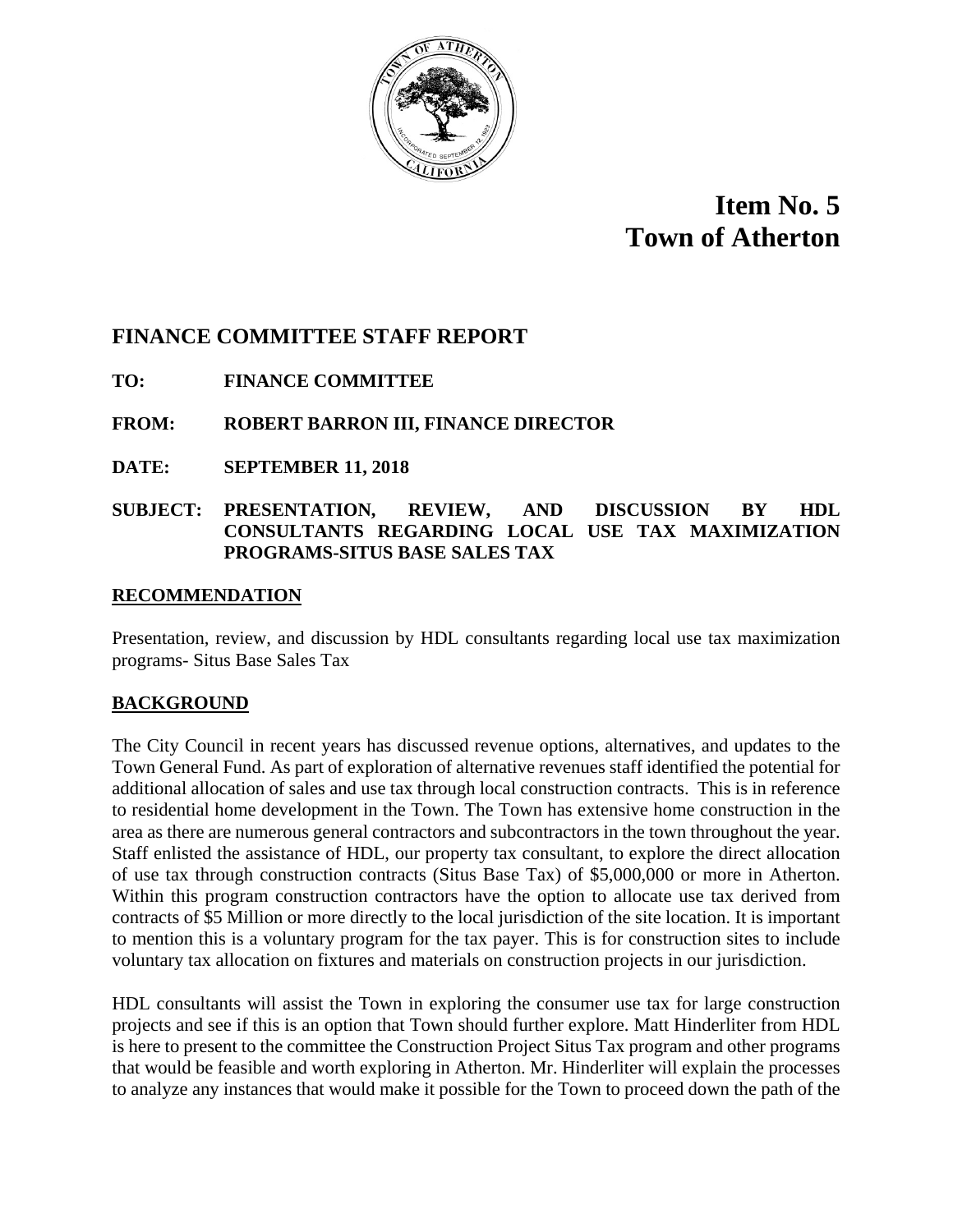**Presentation, Review, and Discussion by HDL Use Tax Maximization Situs Base Sales Tax September 11, 2018 Page 2 of 2**

voluntary Situs Base tax allocation. Part of the process would entail discussing options available, possible projections, and review of a point of sales tax of projects from the County Pool and the California Department of Tax and Fee Administration. This tax is primarily based on fixtures and materials installed on a construction project.

### **FISCAL IMPACT**

None

## **PUBLIC NOTICE**

Public notification was achieved by posting the agenda, with this agenda item being listed, at least 72 hours prior to the meeting in print and electronically. Information about the project is also disseminated via the Town's electronic News Flash and Atherton Online. There are approximately 1,200 subscribers to the Town's electronic News Flash publications. Subscribers include residents as well as stakeholders – to include, but be not limited to, media outlets, school districts, Menlo Park Fire District, service provides (water, power, and sewer), and regional elected officials.

#### **ATTACHMENTS**

HDL companies- Maximizing Local Use Tax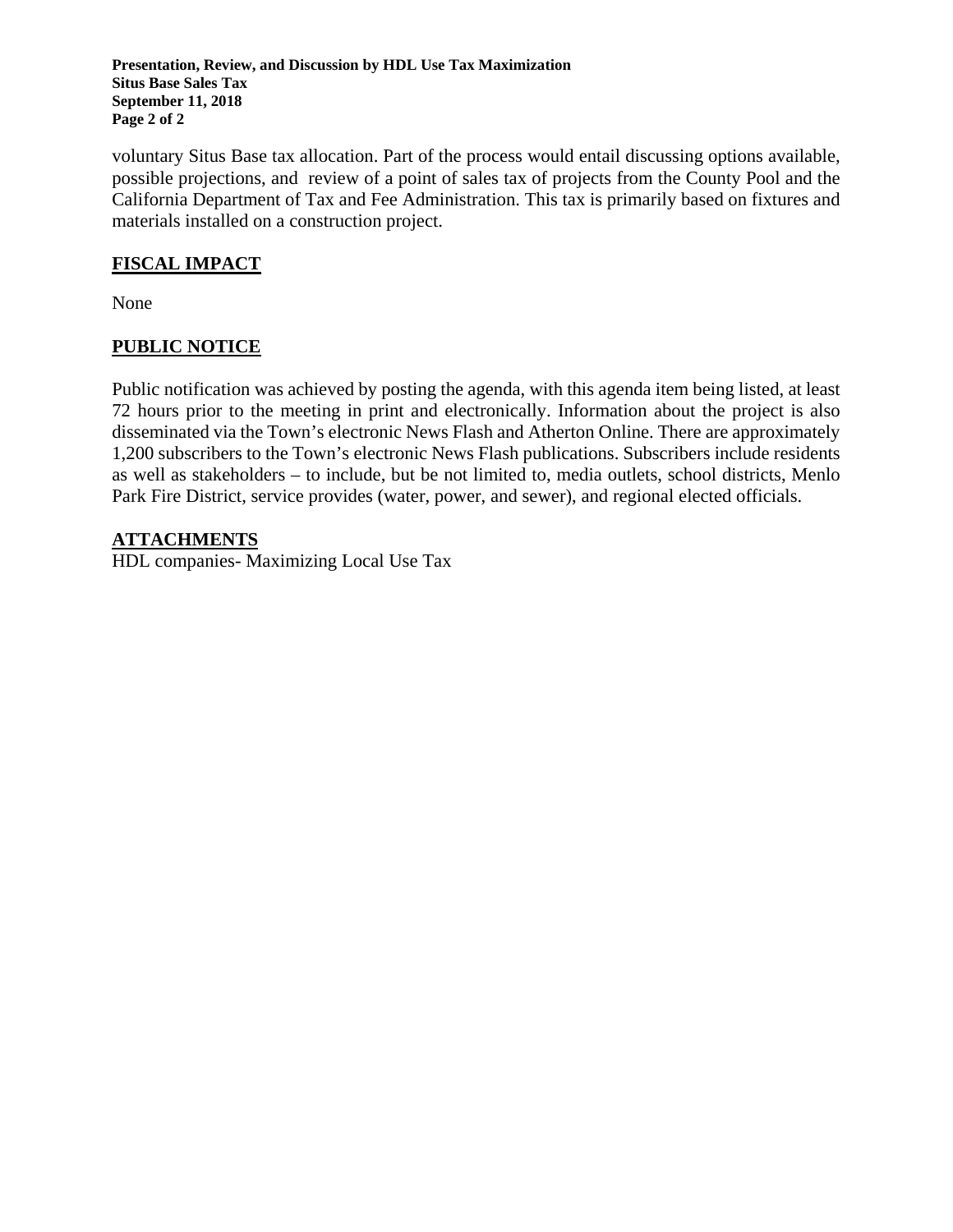

California's one-cent local sales and use tax is designed to, where feasible, be returned to the agency that services the business generating the tax and is normally allocated to where the seller's sales office, order desk or cash register is located. However, there are circumstances where the seller is not obligated to collect the sales tax thereby making the buyer responsible for a corresponding "use tax", or where the transaction cannot be readily tied to a permanent place of sale. The most significant involve out-of-state purchases or unregistered construction sites where the merchandise is affixed to real property.

The tax from these transactions is primarily distributed via allocation pools that are based on each jurisdiction's pro-rata share of taxable sales. Thus, significant amounts of an agency's revenue can become diluted via the pools and largely credited to other jurisdictions that are not directly involved in serving the business or consumer that pays the tax.

Alternatives are available to allow local use tax to flow to host jurisdictions from major construction projects, some large purchases and even ongoing business operations provided that certain conditions are met. The four major direct allocation alternatives involve:

- Out of State Purchases of \$500,000 or more
- Construction Projects of \$5,000,000 or more
- Direct Payment Permits
- Purchasing Corporations

Many of these programs are *voluntary* for the taxpayer and often do not allow for retroactive reallocation after the tax is paid. Therefore, capturing these opportunities requires vigilance and planning. The following is an overview of each.

#### *OUT OF STATE PURCHASES OVER \$500,000*

For certain large transactions the California Department of Tax & Fee Administration (CDTFA) allows direct reporting of the local sales or use tax to the "jurisdiction of first functional use" for whatever item(s) are being sold. The form used is CDTFA-531-H, commonly referred to as a "Schedule H".

Sellers engaged in business in California are *required* to report qualifying transactions on the Schedule H form. Sellers not engaged in business in California but who voluntarily collect and report use tax *may* report on the Schedule H, but are not required to do so.

#### **To qualify, a sale or purchase must meet the following criteria:**

- A single transaction of \$500,000 or more.
- Title to the property passes at a point outside of California.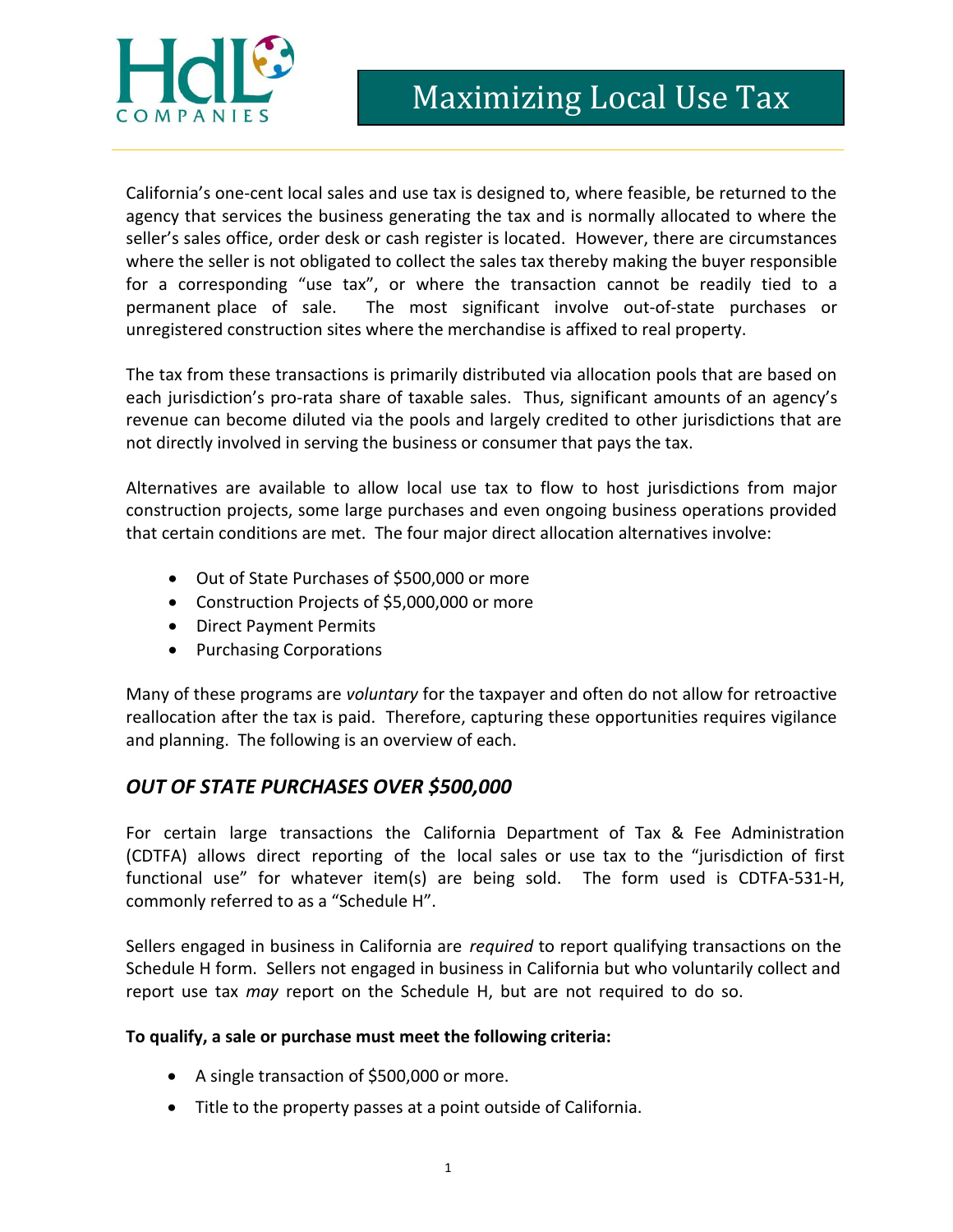#### **Types of transactions to watch for:**

- Private party vehicle, vessel or aircraft purchase
- Purchases of buses or other vehicles made by a fleet operator or local transportation authority.
- Purchases of machinery and other fixed assets made by:
	- **Manufacturing and assembly plants**
	- **Power plants**
	- **Hospitals or universities**
	- Oil fields and/or refineries
	- Extraction industries (sand, gravel, gypsum, precious metals, etc...)
- Large purchases of consumables such as bunker fuel, chemicals, catalysts, etc…

The unique make-up or characteristics of your jurisdiction should key you in on what types of businesses or transactions to be aware of. If you have an airport or harbor, watch for airplane & boat sales. If you are home to a big maintenance yard or depot for a county transportation authority, watch for bus purchases. If you have a big hospital or medical center, make sure you know when they buy an x-ray or MRI machine.

Open and ongoing communication with your larger consumers will help catch most qualifying transactions on the front end. However, whatever out-of state purchases are missed and end up in the county pool can be pursued retroactively, assuming that a petition (CDTFA-549-S) is filed with CDTFA on a timely basis.

# *CONSTRUCTION PROJECTS OVER \$5,000,000*

Since January 1, 1995, construction contractors have had the option to allocate use tax derived from contracts or subcontracts of \$5 million or more directly to the local jurisdiction where the jobsite is located. This election pertains primarily to fixtures and materials furnished and installed as part of complex fabrication projects such as power plants, refineries, manufacturing and assembly operations, food processing plants, cold storage plants, high rise buildings and medical or technical facilities housing specialized equipment and fixtures.

## **Taxable Components of a Construction Contract:**

1) **Materials** – items attached to real property by contractors in the performance of a construction contract which lose their identity and become an inseparable part of the real property. Typical materials include lumber, structural steel, bricks, cement, roofing, pipe, wiring, wallboard, and windows.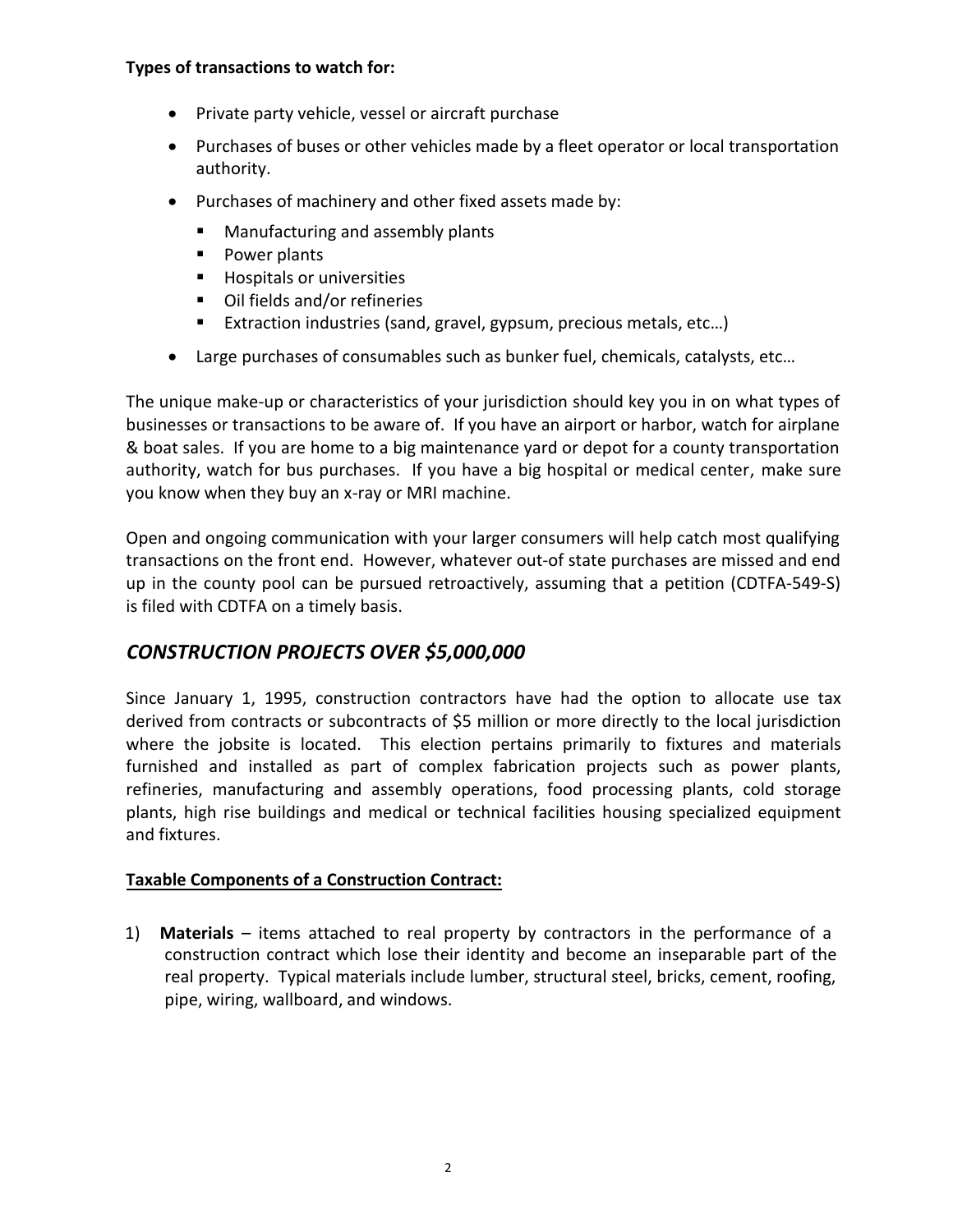2) **Fixtures** – items that are an accessory to a structure but not lose their identity as accessories when installed. Typical fixtures include air conditioning units, elevators, furnaces, boilers, refrigeration units, and lighting fixtures.

Generally speaking contractors are considered to be the consumers of any materials used, with the purchase of said materials being subject to local *sales* tax. If the vendor is located in California allocation must be made to the vendor's place of business, regardless of whether a jobsite sub-permit has been obtained.

In the case of fixtures, the contractor is considered to be the retailer, and the jobsite is considered to be the "place of sale". In the absence of a jobsite sub-permit, the allocation is distributed via the county pool. A sub-permit will allow for direct allocation to the host jurisdiction.

Seller's permits and/or job-site specific sub-permits will not be issued to contractors who are not normally retailers of materials and/or fixtures. However, if the contractor has a valid seller's permit, and the specific project in question meets the \$5 million threshold, a subpermit may be issued by a CDTFA district office. The only caveat is that the sub-permit *must* be obtained prior to commencement of work on the project. A sub-permit will not be issued once the work has been completed, and/or the local tax reported. Retroactive adjustments are not allowable under this program.

A number of agencies have requested sample language to use in Disposition and Development Agreements or Conditional Use Permits to maximize use tax under this program. The following should be reviewed with your agency attorney:

*Developer will require that all qualifying contractors and subcontractors exercise their option to obtain a California Department of Tax & Fee Administration subpermit for the jobsite and allocate all eligible use tax payments to [insert jurisdiction here]. Prior to commencement of any construction activity on-site the developer will require that the contractor or subcontractor provide [insert jurisdiction here] with either a copy of their CDTFA account number and subpermit, or a statement that use tax does not apply to their portion of the project.* 

Questions concerning jobsite sub-permits should be directed to the CDTFA's Local Revenue Allocation Unit at (916) 324-3000.

## *USE TAX DIRECT PAYMENT PERMITS*

While the Schedule H form allows for direct allocation on a *single* purchase in excess of \$500,000, any business having reported *a total* of at least \$500,000 in purchases subject to use tax in the most recent calendar year is eligible under CDTFA Regulation 1699.6 for a use tax direct payment permit. The business must hold an active California seller's permit or consumer use tax permit, and must file a "statement of cash flows" or other comparable financial statements acceptable to the CDTFA which discloses total purchases of property and equipment for own use and a separate statement under company letterhead certifying that \$500,000 or more of such purchases were subject to use tax. Application for a direct payment permit is made via form CDTFA-400-DP.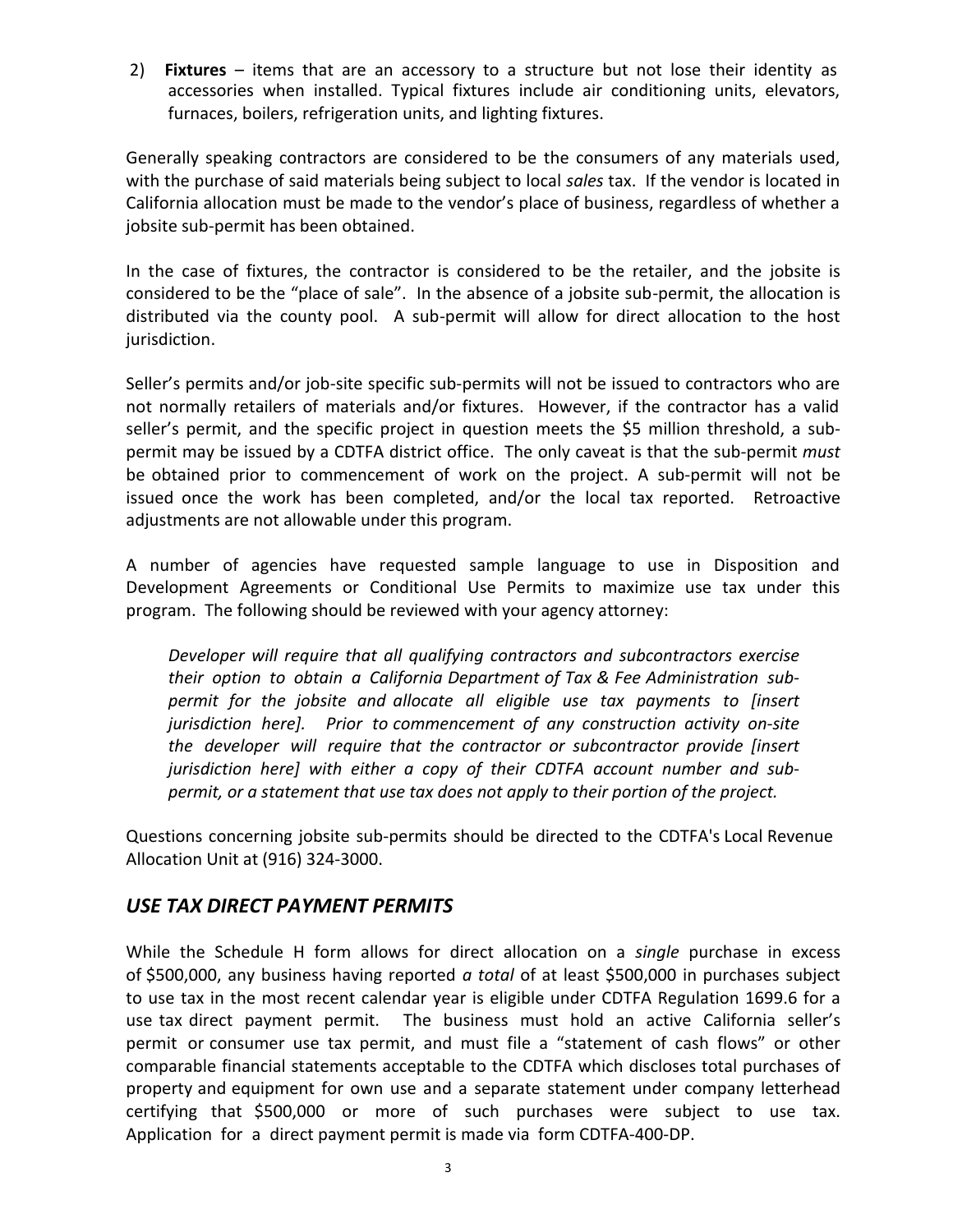Once obtained, a direct payment permit allows the holder to self assess use tax that would have otherwise been paid to out of state vendors. The local share can then be allocated to the jurisdiction of first use of the item(s) purchased.

The self assessment rules were sponsored by the California Manufacturers Association (CMA) to achieve three key benefits:

- 1) **Provide companies with better control over their use tax liability.** Under California law use tax liability is attached to the purchaser of the property, as opposed to sales tax which is the responsibility of the seller. Some out of state companies may collect the tax as a matter of convenience for their customers, but some may not. Either way the purchaser is responsible if the tax isn't paid. By issuing an exemption certificate to all out of state vendors a company can better control and manage its use tax obligation.
- 2) **Improved Cash flow management.** Under a direct payment permit use tax is paid quarterly, rather than each time a taxable purchase is made. Further, the use tax is paid only when and if the items in question are actually withdrawn from inventory and used. During the time between purchase and accrual any cash retained may be put to better use.
- 3) **Maintain the quality of public services.** Use taxes paid by self assessment accrue to the local jurisdiction where the item or material acquired is placed into "first functional use"; and are used to support local police, fire, and other services that benefit the company. This is an obvious "win-win" for both the agency and the taxpayer.

Any qualifying company can obtain a use tax direct payment permit, including a contractor performing work on a large construction project. Local governments can also obtain a direct payment permit and are not limited to the \$500,000 minimum purchase rule. However, it is important to note that taxpayers are explicitly prohibited from issuing direct payment exemption certificates to vendors for transactions subject to *sales* tax. Any purchase made from a California vendor where title to the property passes in-state is subject to sales tax, with the local share allocated to the vendor's place of business.

Unless it is a "specialty item" most of the building materials used in even a very large construction project will be purchased in-state. The same is generally true of other types of businesses purchasing supplies and consumables in support of their day to day operations. Common exceptions are structural steel used in construction, or bulk purchases of catalysts or other chemicals used by refineries or similar operations. However, it is important to note that direct allocation opportunities under this specific program are relatively limited, and expectations should be correspondingly realistic.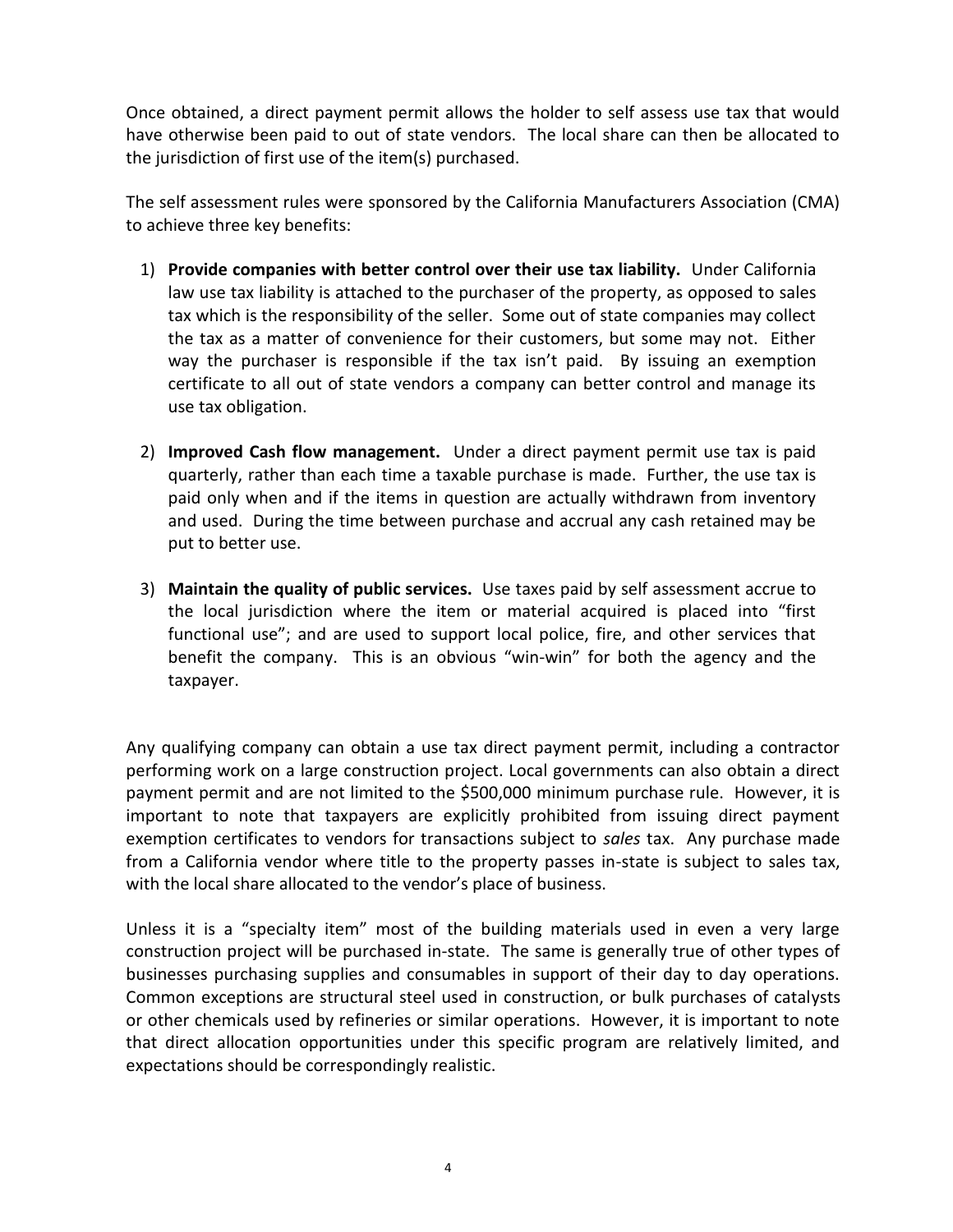## *PURCHASING CORPORATIONS*

Purchasing corporations (commonly referred to as "buying companies") are entities established by larger businesses to streamline their procurement operations. These corporations buy equipment and supplies wholesale and then "retail" the goods to their various affiliates and subsidiaries. Sales tax is levied when the goods are sold, and the buying company's "order desk" is considered to be the place of sale. Benefits for a taxpayer in establishing a purchasing corporation include:

- 1) **Increased purchasing power**. By acting as a buying cooperative for all of its divisions and subsidiaries, a purchasing corporation can obtain larger vendor discounts than can the individual subsidiaries each negotiating separate contracts.
- 2) **Reduction in administrative costs**. Consolidating and streamlining procurement and warehousing operations may help reduce administrative overhead tied to duplicate personnel, procedures, and facilities.
- 3) **Deferral and reduction of sales, use, and property tax**. With a purchasing corporation sales or use tax is not paid until the merchandise is taken out of inventory (as opposed to at the time of purchase). In addition to sales tax, property tax on items held as stock in trade or for resale can be deferred until the property is placed into service.
- 4) **Increased control over sales tax administration**. Companies with complex procurement operations depend on a multitude of vendors to properly collect the appropriate sales tax rate for the various states and counties in which they do business. With a purchasing corporation sales tax responsibilities are clearly outlined and there is never a question as to whether the tax was properly paid at the correct rate.

The CDTFA will *not* issue a seller's permit to a purchasing corporation if established primarily for the purpose of redirecting local sales tax. The general criteria used to evaluate whether a purchasing corporation has been formed for legitimate business purposes are contained in Regulation 1699(h):

- 1) The purchasing corporation is a legally separate and distinct entity from the company for which it will be performing administrative services.
- 2) A "mark-up" is added to the cost of goods sold in an amount sufficient to cover operating and overhead expenses.
- 3) There is a sufficient "paper trail", including invoices to account for each sales transaction.

The costs of establishing and operating a purchasing corporation are substantial; as a result this program is generally viable only for very large companies who consume or maintain on standby, large quantities of taxable supplies and equipment. Examples of the types of companies which *may* qualify are refineries, hospitals, universities and large manufacturing, assembly, or distribution facilities. A purchasing corporation is particularly advantageous for companies who keep spare assets on hand for strategic or regulatory reasons. An example is a public utility with extensive fuel reserves.